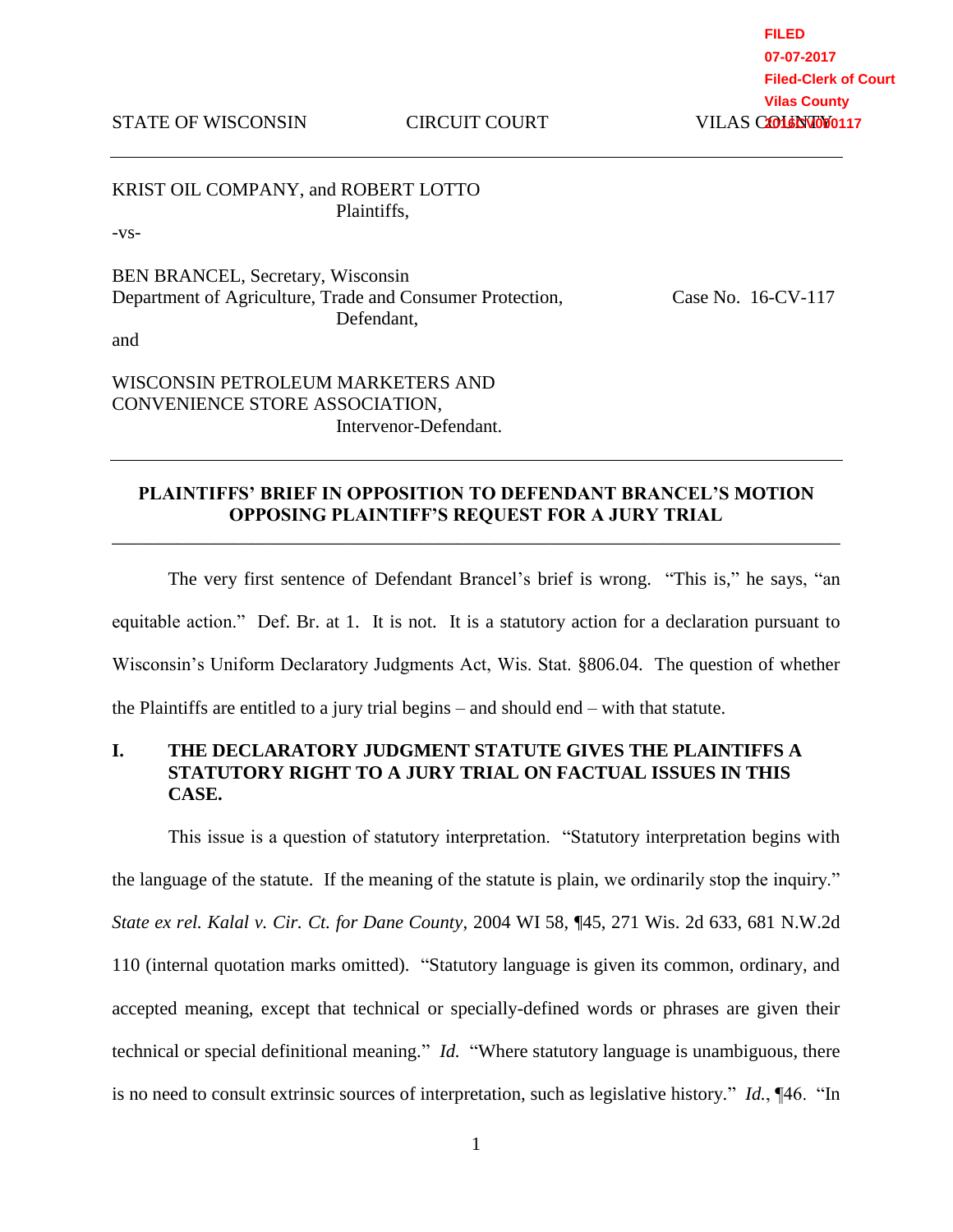construing or interpreting a statute the court is not at liberty to disregard the plain, clear words of the statute." *Id.* (internal quotation marks omitted).

The declaratory judgments act provides that plaintiffs are entitled to a jury trial on those factual issues that would be triable to a jury, just as they would be in any other civil action:

JURY TRIAL. When a proceeding under this section involves the determination of an issue of fact, such issue may be tried and determined in the same manner as issues of fact are tried and determined in other civil actions in the court in which the proceeding is pending.

Wis. Stat. 806.04 (9). The literal and most obvious reading of §806.04(9) is that jury trials are allowed in declaratory judgment actions to determine issues of fact. The only qualifying language clarifies that the court should use the same procedures for jury trials that it uses in other civil actions. Thus, the legislature has made clear that nothing in the declaratory judgments act was intended to abrogate the rules that generally apply to jury trials in other civil actions. *See generally* Wis. Stat. ch. 805 "Civil Procedure – Trials." This kind of statutory grant of a jury trial right is expressly recognized in §805.01(1), which states that "[t]he right of trial by jury as declared in article I, section 5, of the constitution or as given by a statute . . . shall be preserved to the parties inviolate." (Emphasis added). The language of §806.04(9) should make it clear that the legislature intended to provide for jury trials in declaratory judgment cases.

Nor does the fact that the Plaintiffs asked for an injunction as one potential remedy transform the basic nature of this case from one at law to one of equity. The Plaintiffs would be entitled to seek a declaration under the declaratory judgments statute whether or not they asserted that as a result of a favorable declaration they might also be entitled to an injunction or any other kind of relief. The statute itself makes it clear that the plaintiffs are entitled to seek a declaration under the statute "whether or not further relief is or could be claimed." Wis. Stat. §806.04(1); *see* Samuel L. Bray, *The System of Equitable Remedies*, 63 UCLA L. REV. 530, 561, n. 155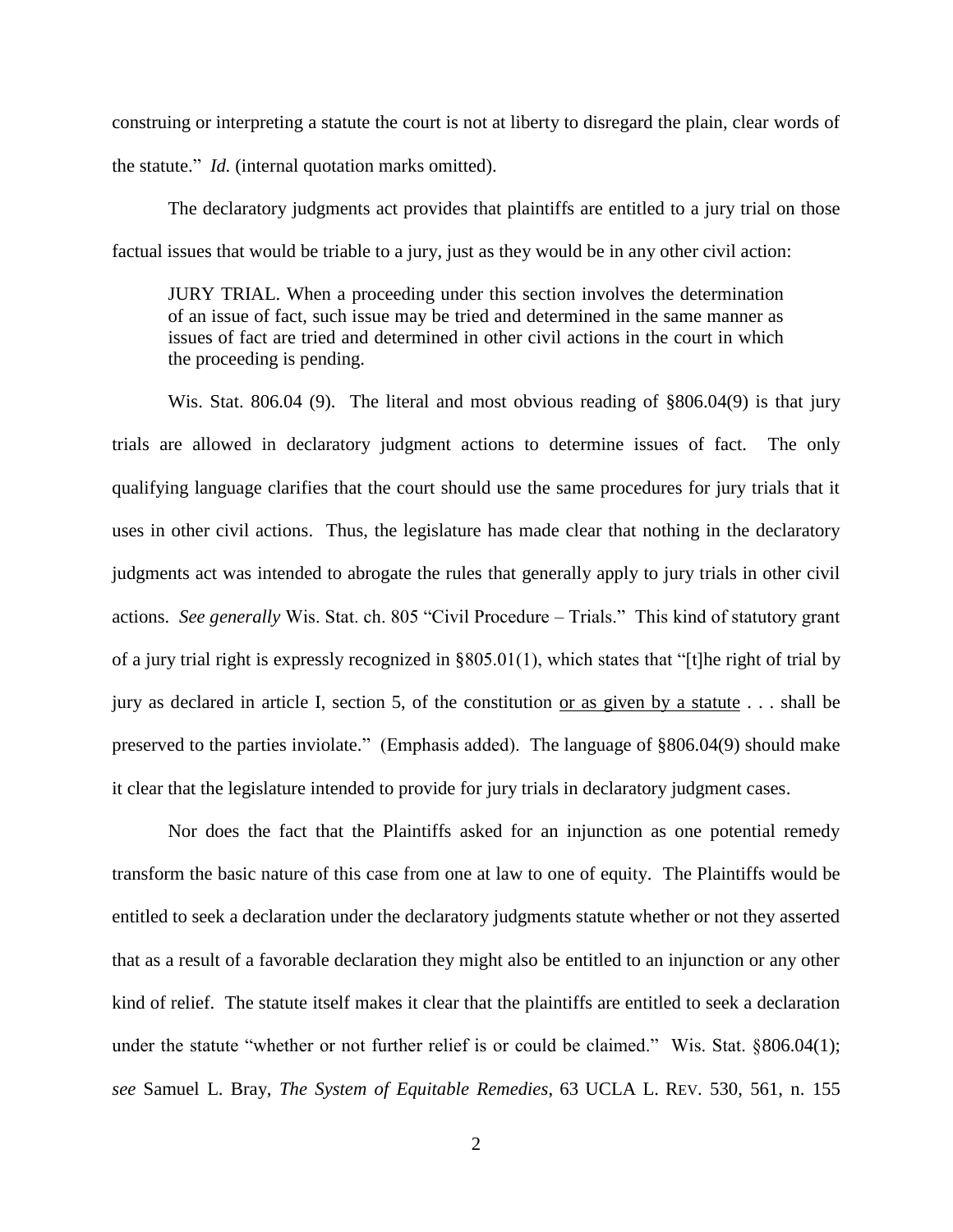(2016) (offering examples of courts granting a declaration but refusing to grant an injunction). Conversely, an injunction is only available *after* a declaration has been made, §804.06(8), and in this case no injunction may be necessary.<sup>1</sup>  $§806.04(8)$ .

The Plaintiffs claim that Wisconsin's Unfair Sales Act violates their rights to due process and equal protection under the Wisconsin Constitution. They assert that they have suffered harm as the result of the State's violation of their rights – Plaintiff Krist Oil because it does not have the ability to engage in full and free competition and Plaintiff Lotto because he and other Wisconsin consumers must pay higher prices as the result of the statute's anticompetitive effects. As they are authorized to do under the declaratory judgment statute, the Plaintiffs claim that their "rights, status or other legal relations are affected by a statute" and ask this court to rule on the "validity" of the Minimum Markup law by issuing a declaration. *See* Wis. Stat. §806.04(2).

The Plaintiffs believe that this legal question is dependent on factual matters that should be determined by a jury in this case, including whether as a matter of fact the Unfair Sales Act actually does – or even could – further any of the interests claimed by the State. Courts in other cases have properly deferred to a jury to determine disputed issues of fact regarding the rational basis test. *See, e.g., Loesel v. City of Frankenmuth*, 692 F. 3d 452 (6th Cir. 2012) (jury resolved question as to whether an ordinance lacked a rational basis in an equal protection act claim); *Reid v. Rolling Fork Public Utility Dist.*, 979 F.2d 1084 (5<sup>th</sup> Cir. 1992) (jury charged with determining whether there was any rational basis for the public utility district to reject the developer's request for a commitment by the district to provide sewage for the developer's land). Under the plain language of the statute, the Plaintiffs are entitled, as they would be in any other civil case, to

 $\overline{a}$ 

 $<sup>1</sup>$  Indeed, one might expect that if the court declares that the Minimum Markup Law is unconstitutional and therefore</sup> void, Defendant Brancel might decide that he would be well-advised to stop enforcing it. And if he did not, the question of whether an injunction would be appropriate pending appeal and of what such an injunction should cover would certainly be the subject of a supplemental petition. Such a supplemental proceeding would have to deal with issues not raised or decided in the underlying case involving the declaration itself.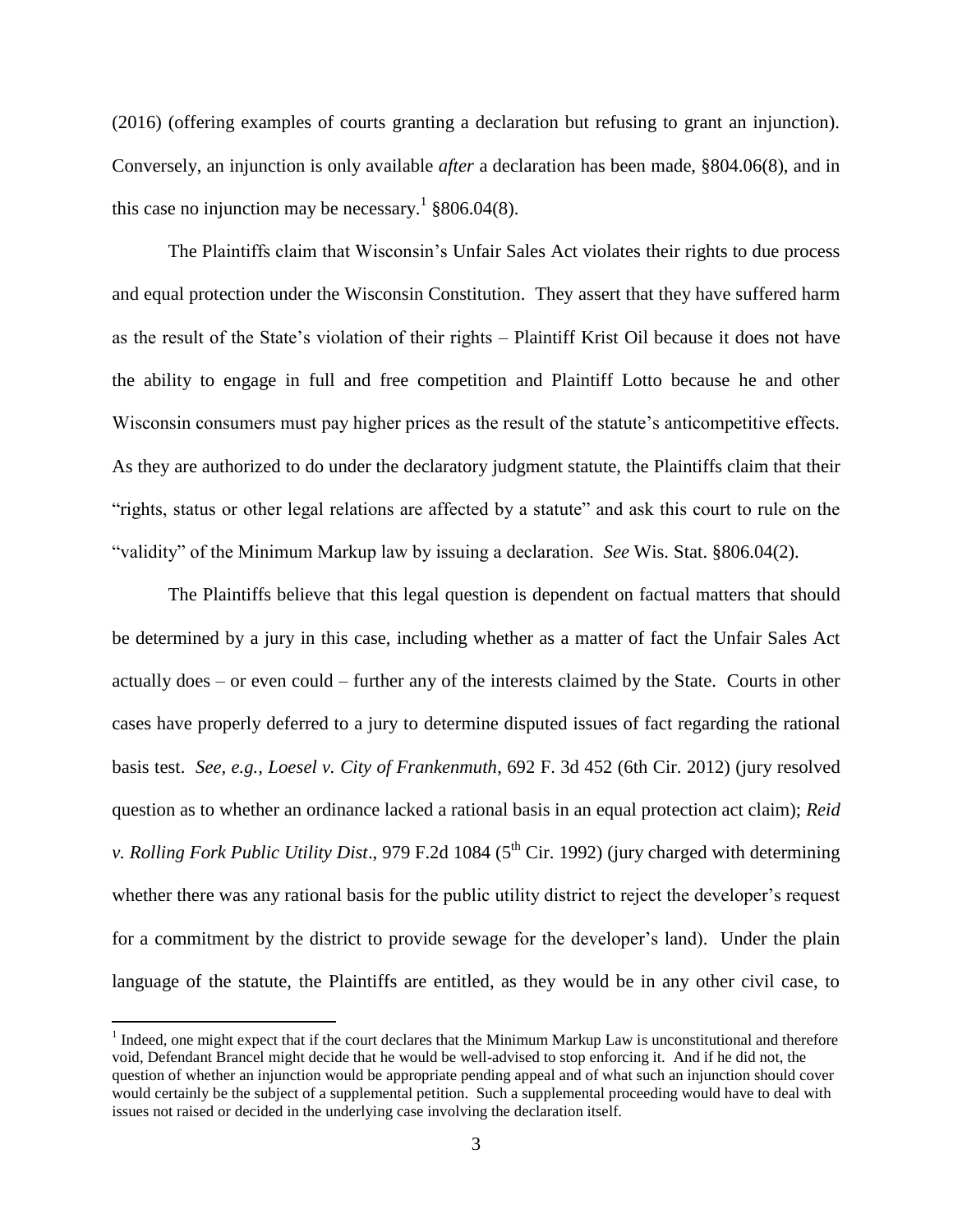have a jury determine the issues of disputed fact within its normal province. Whether the law is constitutional is of course a question for a judge to answer, subject to the factual determinations made by the jury.

## **II. THE DECLARATORY JUDGMENT STATUTE DOES NOT INCORPORATE A DISTINCTION BETWEEN LAW AND EQUITY**

Defendant Brancel would have this Court ignore the straightforward language of the statute, reading it in a way that interjects a test that is not present in the text. He does so by suggesting that the declaratory judgment statute somehow (without actually saying so), incorporates a rule that relates to the Wisconsin Constitution's guarantee of the right to jury trial in certain kinds of cases. The Constitution, he says, guarantees the right to a jury in civil cases only if they are analogous to causes of action arising at law that existed in Wisconsin when the Constitution was adopted in 1848, and there is no constitutional right to jury trial in cases analogous to traditional proceedings in equity.

That is why he calls this case an "equitable action," and that is why he relies on cases that say that cases seeking only injunctive relief are injunctive proceedings in equity, and that there is no constitutional right to a jury trial in those kinds of cases. The Plaintiffs do not dispute that plaintiffs in purely equitable actions have no constitutional right to a jury trial under Wisconsin law. But this is not an equitable action; that rule does not apply here. As the United States Supreme Court has said, "Actions for declaratory judgments are neither legal nor equitable." *Gulfstream Aerospace Corp. v. Mayacamas Corp.*, 485 U.S. 271, 284 (1988).

There is no statutory language indicating that the legislature intended to incorporate the constitutional test into the declaratory judgment statute. The legislature is obviously free to provide for a jury trial in cases that arise under a statute, whether or not the parties have a constitutional right to a jury. *See, e.g.*, *Harvot v. Solo Cup Co.*, 2009 WI 85, ¶¶40-60, 320 Wis.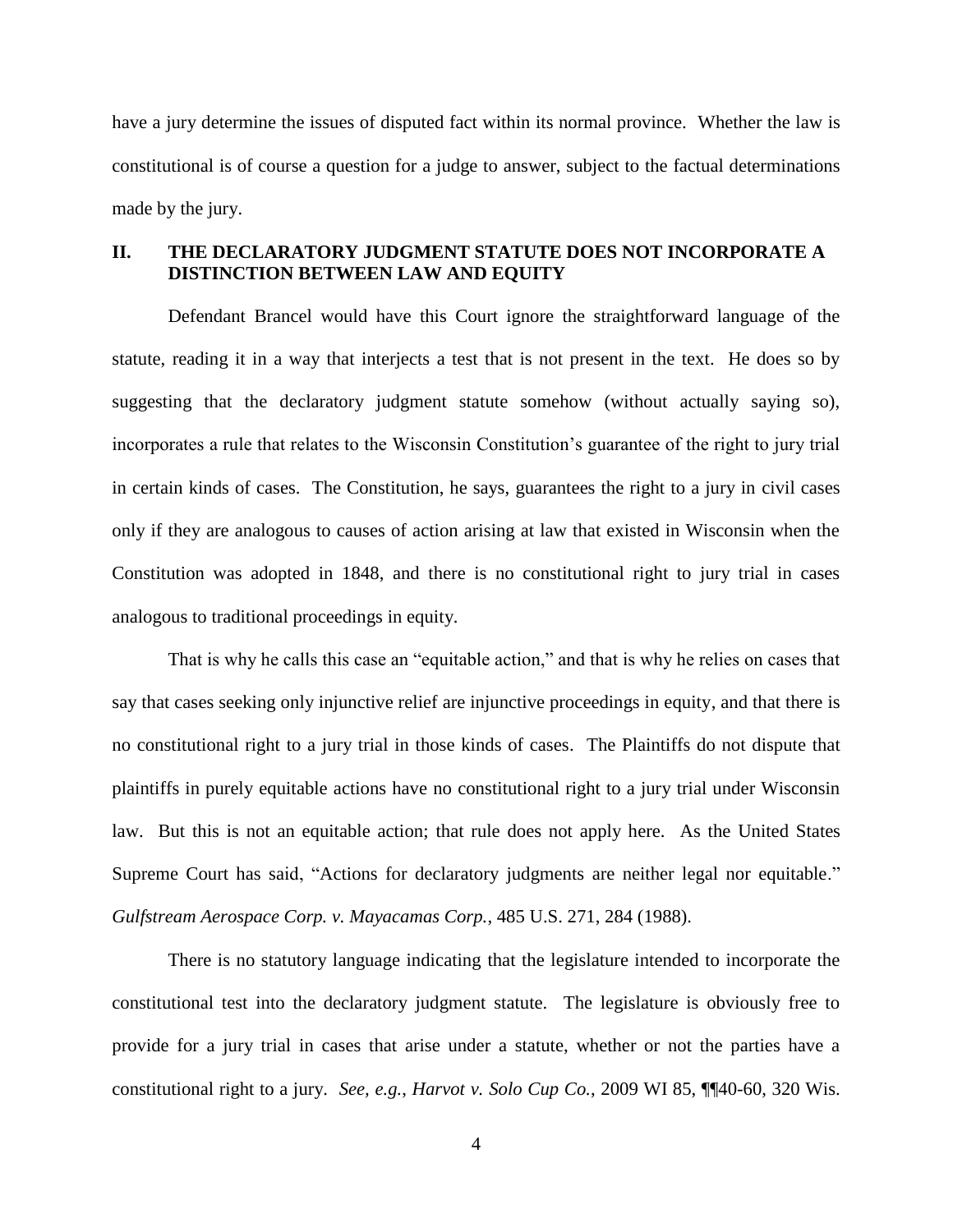2d 1, 768 N.W.2d 176 (analyzing whether a statutory jury trial right existed before turning to the question of a constitutional jury trial right). Defendant Brancel offers essentially no authority against the proposition that this is exactly what the legislature has done here.

He does refer to a treatise – Wisconsin Civil Procedure Before Trial – which relies in turn on *Beacon Theaters,* a federal case involving the federal declaratory judgment statute. And he says that there is in fact a black letter rule of law that says that courts in declaratory judgment cases must determine the underlying nature of the case and that jury trails are available only in those kinds of cases where a jury trial is available as a matter of right. But that argument-byanalogy lacks several logical steps (notably, a comparison of the federal declaratory judgment statute (28 U.S.C. § 2201) and relevant Federal Rules of Civil Procedure (FRCP 57, which incorporates FRCP 38 and 39) with the Wisconsin declaratory judgment and jury trial statutes), and more importantly lacks a basis in the Wisconsin statutory language.

Defendant Brancel's rule would in effect require the court in a declaratory judgment action to first determine whether the underlying cause of action is an action at law or an action in equity, as those things were understood when the Wisconsin Constitution was adopted in 1848. A jury would be appropriate only where a declaratory judgment is sought in a case that can be characterized as an "action at law" as opposed to an "equitable action." Def. Br. at 5.

There is no indication that the Wisconsin Legislature intended to incorporate such a complex test in its straightforward language. The federal courts have found it virtually impossible to apply these kinds of distinctions in other contexts, including the nature of claims asserted in declaratory judgment cases.

Actions for declaratory judgments are neither legal nor equitable, and courts have therefore had to look to the kind of action that would have been brought had Congress not provided the declaratory judgment remedy. Thus, the rule has placed courts 'in the unenviable position not only of solving modern procedural problems by the application of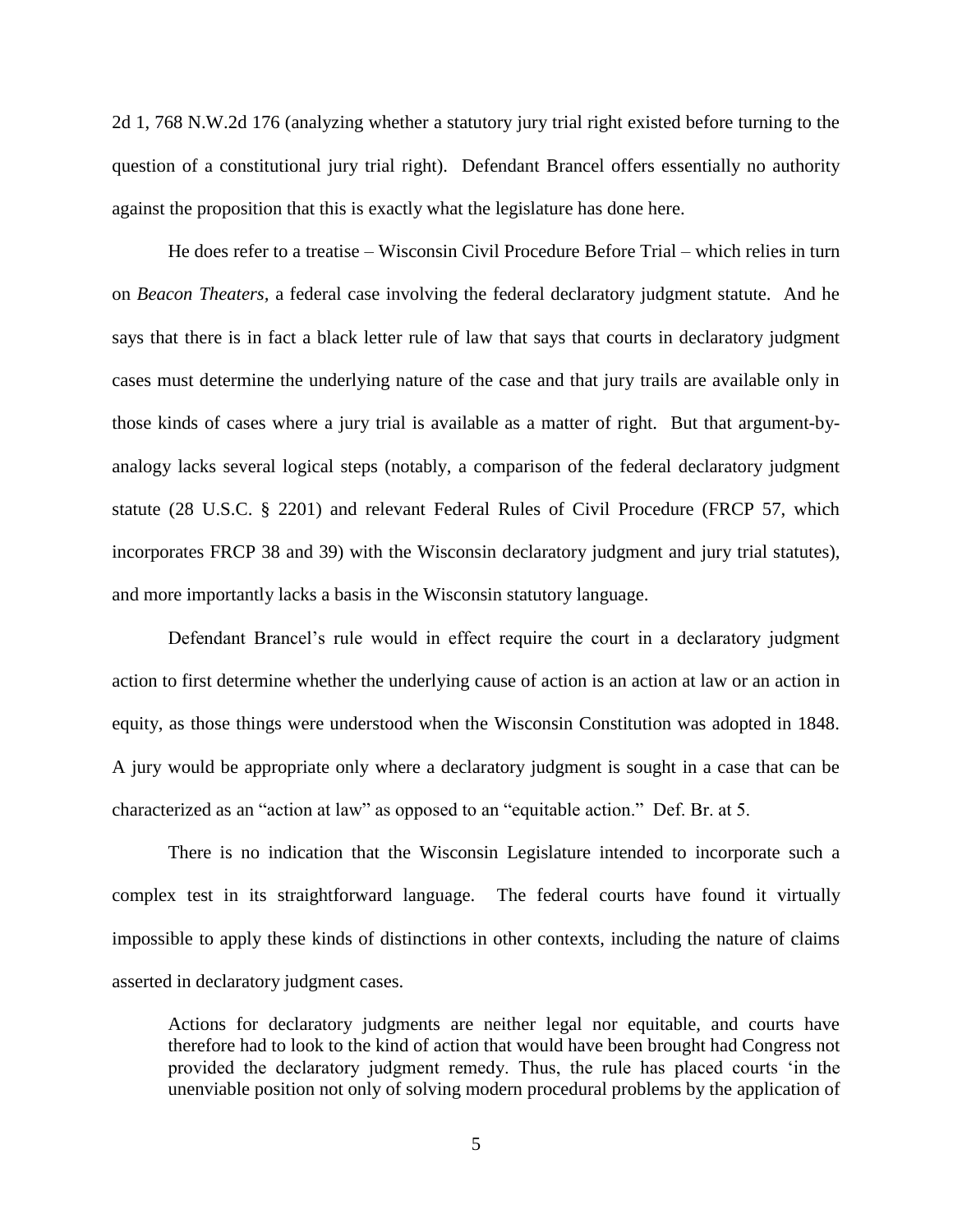labels that have no currency, but also of considering the nature of suits which were never brought.'

*Gulfstream Aerospace Corp.*, 485 U.S. at 284 (1988), quoting *Diematic Mfg. Corp. v. Packaging Industries, Inc.* 516 F 2d. 975, 978 (2nd Cir. 1975).

Defendant Brancel's proposed test does not exist in the language of the declaratory judgment statute and cannot be reasonably inferred from that language.

## **III. EVEN IF IT MATTERED, THIS IS NOT AN EQUITABLE ACTION**

As demonstrated, the jury trial right expressly granted in the declaratory judgment statute does not incorporate the constitutional distinction between actions at law and proceedings in equity. But even if it did, the application of that test to the Plaintiffs' claims would still permit them to try the case to a jury. Plaintiffs' claim is one that was recognized at law prior to 1848.

The Wisconsin Supreme Court has taken a permissive approach to analogizing claims brought in modern cases to claims under the common law prior to the Wisconsin Constitution's enactment. In *Village Food & Liquor Mart v. H & S Petroleum, Inc*., 2002 WI 92, 254 Wis. 2d 478, 647 N.W.2d 177, the court analogized the plaintiff's charge of unfair competition to the common law remedy in England of "Offences Against Public Trade" and concluded that claims under Wisconsin's Unfair Sales Act (the same statute which the Plaintiffs in this case assert harms them) are triable of right to a jury under Article I, Section 5 of the Wisconsin Constitution.<sup>2</sup>

Here, the Plaintiffs assert that their constitutional rights were violated and they are harmed by the application of the Unfair Sales Act. Instead of committing a violation and raising

 $\overline{a}$ 

<sup>&</sup>lt;sup>2</sup> "H & S, however, persuasively points us to the well-recognized *Commentaries on the Law of England* wherein Sir William Blackstone included a chapter on "Offences Against Public Trade."... We have reviewed this chapter of Blackstone's *Commentaries* and find that the first prong is met: H & S had a constitutional right to have its statutory claim tried to a jury because the cause of action created by the statute existed, was known, and was recognized at common law at the time of the adoption of the Wisconsin Constitution in 1848." 2002 WI 93, ¶26.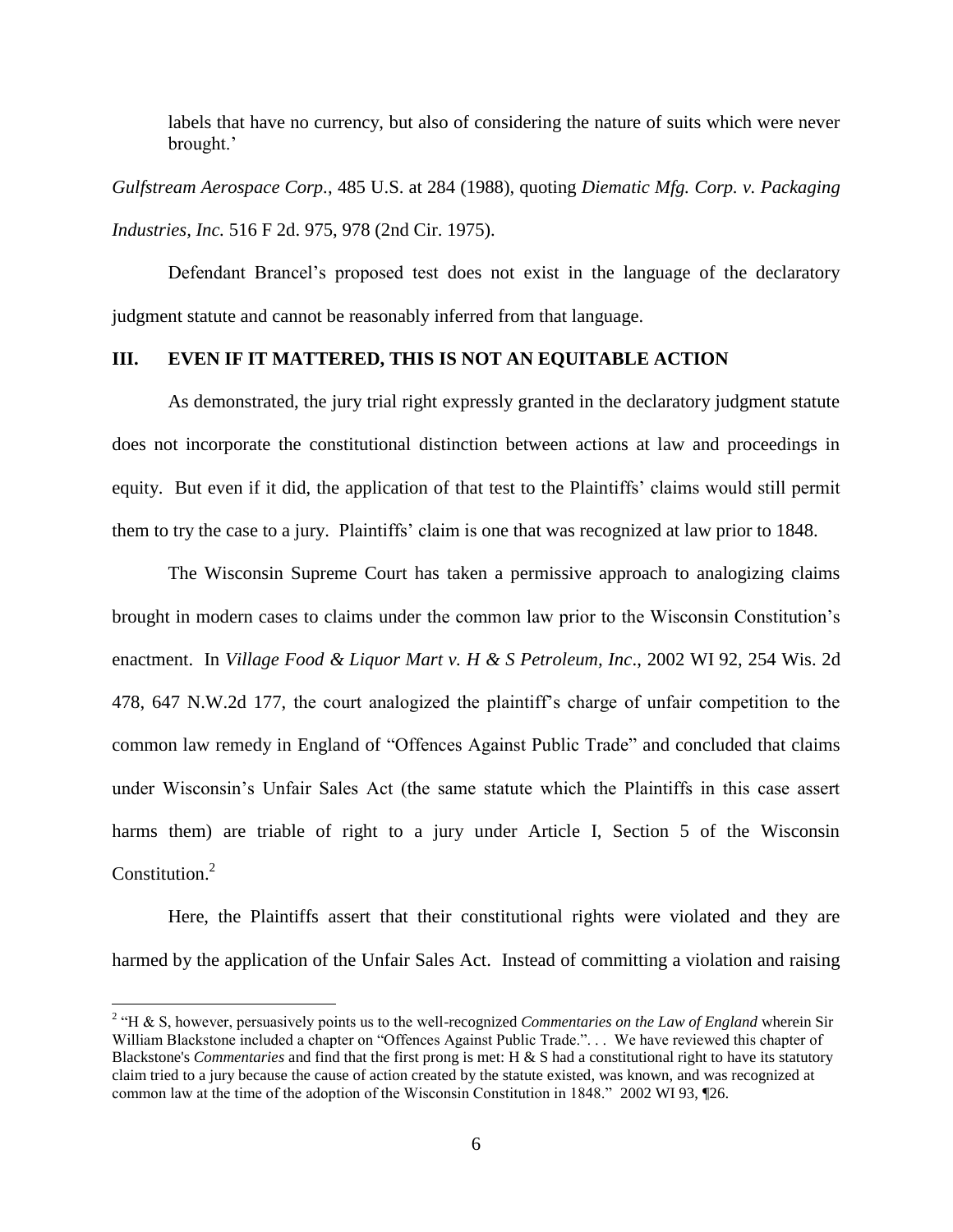unconstitutionality of the law as a defense, they bring a pre-enforcement action to learn whether they can engage in the prohibited behavior. Such a lawsuit is often referred to as an "inverted law suit," where the parties are in reversed positions from what one would expect if an action had been brought to challenge a violation of a law. *See Marseilles Hydro Power, LLC v. Marseilles Land and Water Co.*, 299 F. 3d 643, 649 ( $7<sup>th</sup>$  Cir. 2002). If a jury trial would be available in the enforcement action, it is likewise available in an inverted action seeking a preenforcement declaration. *Id.* If Krist were sued for violating the Unfair Sales Act, it would be entitled to a jury trial. *Village Food & Liquor Mart*, 2002 WI 92, ¶31. Therefore, in this action, where Krist seeks a pre-enforcement declaration, it is entitled to a jury trial.

Looking at the nature of the claim itself, Plaintiffs' constitutional claim in this case is similar to constitutional challenges arising under 42 U.S.C. § 1983. The United States Supreme Court has made it clear that such challenges are analogous to traditional actions at law, in particular to common law actions for trespass. *See Wilson v. Garcia*, 471 U.S. 261, 276-79 (1985) (characterizing § 1983 actions as most analogous to a tort action for personal injury); *see also City of Monterey v. Del Monte Dunes at Monterey, Ltd*., 526 U.S. 687, 727 (1999) (Scalia, J., concurring) ("This Court has confirmed in countless cases that a § 1983 cause of action sounds in tort."). Furthermore, "common law tort actions were brought under the writs of trespass and trespass on the case." *City of Monterey*, 687 at 729 (Scalia, J. concurring) (citing S. Milsom, Historical Foundations of the Common Law 283–313 (2d ed.1981)). The original writ of trespass was not limited to property, but encompassed any contravention of a person's rights. *See* WILLIAM BLACKSTONE, COMMENTARIES ON THE LAWS OF ENGLAND Book III, 208 (1910).